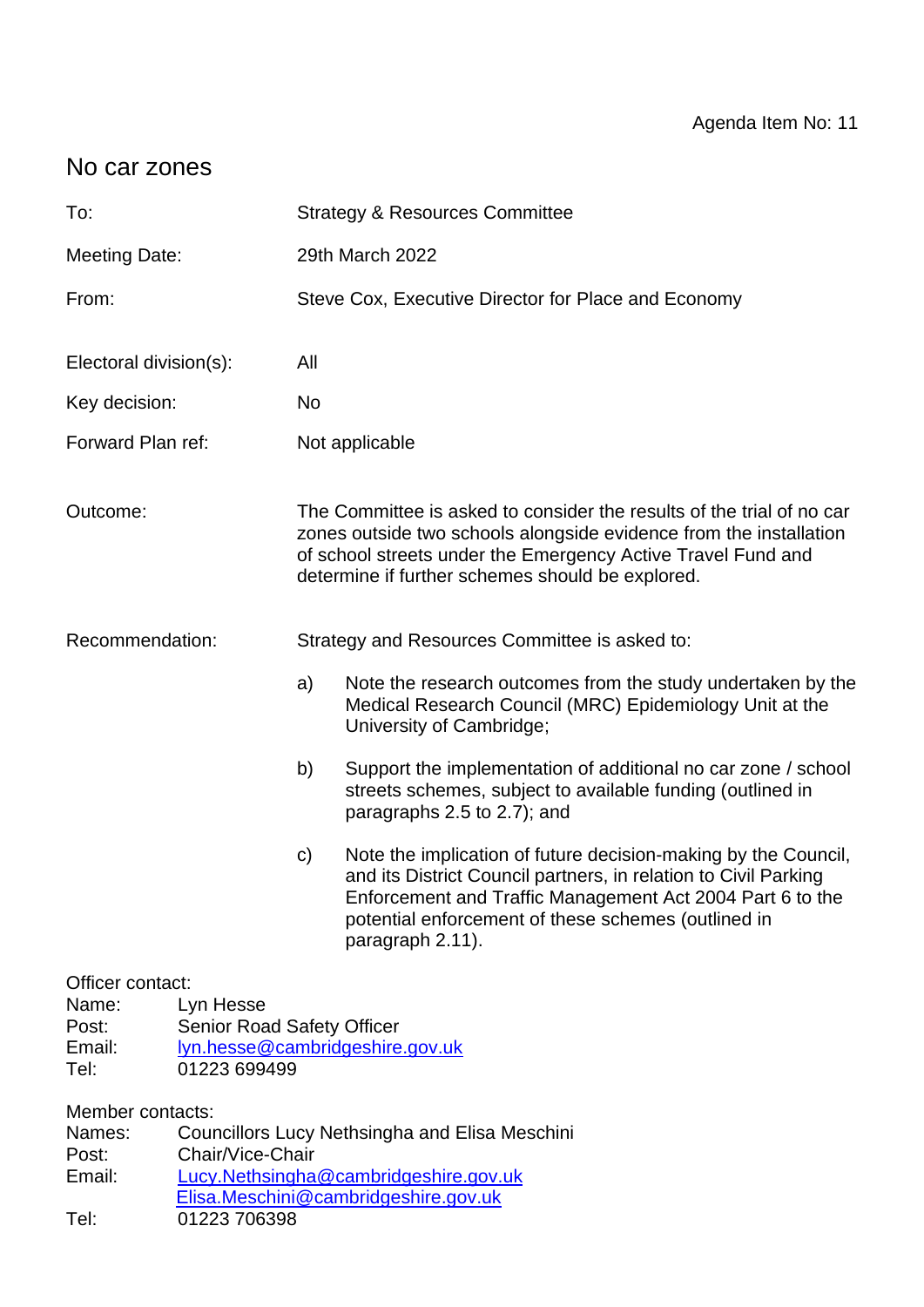# 1. Background

- 1.1 A trial of no car zones outside schools was approved at General Purposes Committee on 28th January 2020.
- 1.2 The two schools selected for this trial were St Bede's Inter-Church School, Birdwood Road, Cambridge and St Matthew's Primary School, Norfolk Street, Cambridge. At St Bede's, the scheme affected a 450m section of Birdwood Road and St Thomas Road between 08:00-09:00 and 15:00-16:00. At St Mathews, this affected a 130m section of Norfolk Street during the times of 08:30-09:30 and 14:45-15:30. The scheme was implemented using signs only.
- 1.3 Due to delays associated with the COVID-19 pandemic, the trial was implemented on 12th April 2021 using Experimental Traffic Regulation Orders that are in place for 18 months.
- 1.4 An accompanying research study was undertaken by the MRC Epidemiology Unit at the University of Cambridge, which is included in Appendix 1.
- 1.5 During the COVID-19 pandemic, the opportunity to install similar "school streets" schemes was presented through the Emergency Active Travel Fund. These schemes originated in other Local Authority areas such as London Borough of Hackney and differ from the no car zones in that they are implemented and operated by community volunteers who place signs and physical barriers within the restriction zone when it is in operation. Volunteers also escort any permitted vehicles through the zone.
- 1.6 Seven school streets schemes are currently active in Cambridgeshire at:
	- Alconbury Primary School, Alconbury
	- Hartford Junior School, Huntingdon
	- Hatton Park Primary School, Longstanton
	- St Matthew's Primary School, Cambridge
	- St Philip's Primary School, Cambridge
	- Willingham Primary School, Willingham
	- Park Street Primary School, Cambridge
- 1.7 This report summarises the results of the research study and feedback from school streets schemes and recommends the Council supports the introduction of further schemes, subject to community request and available funding.
- 2. Main Issues
- 2.1 A copy of the summary research report into no car zones from the MRC Epidemiology Unit at the University of Cambridge is included in Appendix 1.
- 2.2 The report summarises the following policy implications:
- 2.2.1 "Results from this feasibility study are encouraging and suggest that it is feasible for these schemes to affect safety outside of schools and levels of walking, cycling and scooting to school."
- 2.2.2 "Enforcement, practicalities of implementation and effective methods for communication are significant issues, which are likely to affect both acceptability and effectiveness."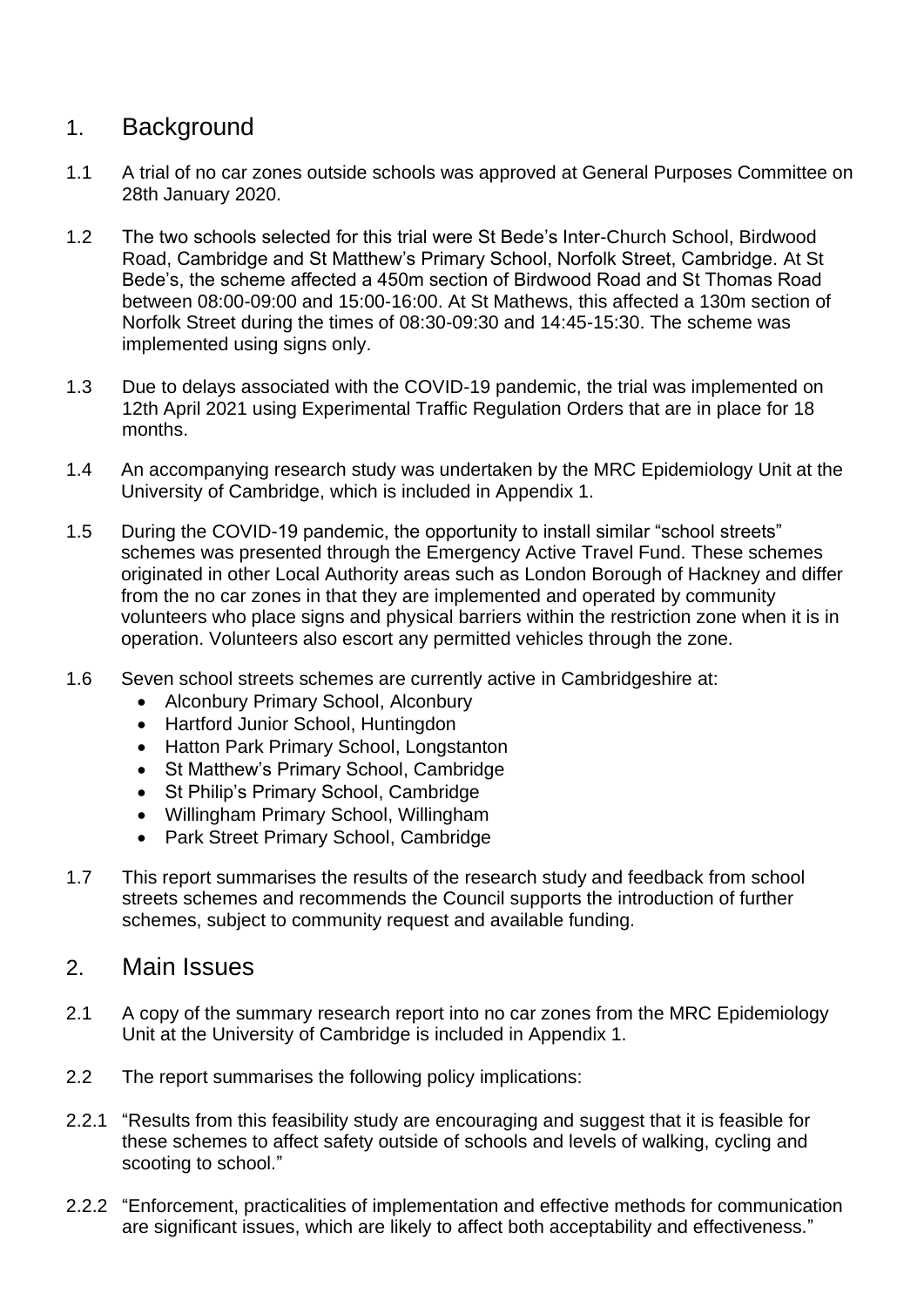- 2.2.3 "Whilst supportive physical environments for walking and cycling may be important, it is widely acknowledged that supportive social environments are also required. Such schemes are likely to be necessary but not sufficient to encourage changes in travel patterns in children and adults. Wider interventions within the neighbourhood, school and city may be required and a package of schemes might be necessary to foster significant cultural shift and create appropriate infrastructure on routes into schools."
- 2.3 Initial feedback from the school streets schemes implemented under the Emergency Active Travel Fund is that the use of volunteers to support the scheme helps provide the social environment referenced above, for example, one Headteacher highlighted:

*"It has been wonderful to see the community come together to support us too. We have*  had volunteers and support from the school itself, parents of our pupils, the residents, the *Church and the Parish Council. Families have commented that, in addition to being safer, the journey to and from school is calm and children are more relaxed entering the school site."*

However, it is also recognised this operating method provides a resource barrier for some local communities.

- 2.4 It is also important to note that both schemes have been supported by additional resources from the Council's Road Safety Team. Details of available resources at [Road](https://www.cambridgeshire.gov.uk/residents/travel-roads-and-parking/roads-and-pathways/road-safety/road-safety-education-for-schools)  [safety education for schools](https://www.cambridgeshire.gov.uk/residents/travel-roads-and-parking/roads-and-pathways/road-safety/road-safety-education-for-schools)
- 2.5 Based on the encouraging results from both schemes to date, it is proposed that further no car zones / school streets are supported across the county.
- 2.6 Using the learning from the no car zones scheme it is proposed future schemes would be permanently signed in the same way but encourage the use of community volunteers in support of the signed restriction, blending the positive elements of the no car zone and school streets schemes.
- 2.7 As no dedicated funding is in place to introduce additional schemes it is suggested any new schemes are either fully dependent on third-party funding, through grant applications or community funds, or submitted as bids to the Local Highway Improvement scheme. This includes the assessment, design, consultation, installation, equipment/resources and volunteer training. It is estimated each scheme will cost in the region of £2-5k depending on the complexity of the site.
- 2.8 Enforcement of the restrictions could become easier in future with the introduction of additional Civil Parking Enforcement areas for those Districts outside Cambridge City that are pursuing such powers, and changes to the Traffic Management Act 2004 Part 6 allowing councils to apply to be able to enforce moving traffic offences within Civil Parking Enforcement areas. This would enable the Council to enforce the restrictions as opposed to being reliant on limited Police resources which are currently prioritised elsewhere.

## 3. Alignment with corporate priorities

3.1 Communities at the heart of everything we do

The following bullet points set out details of implications identified by officers: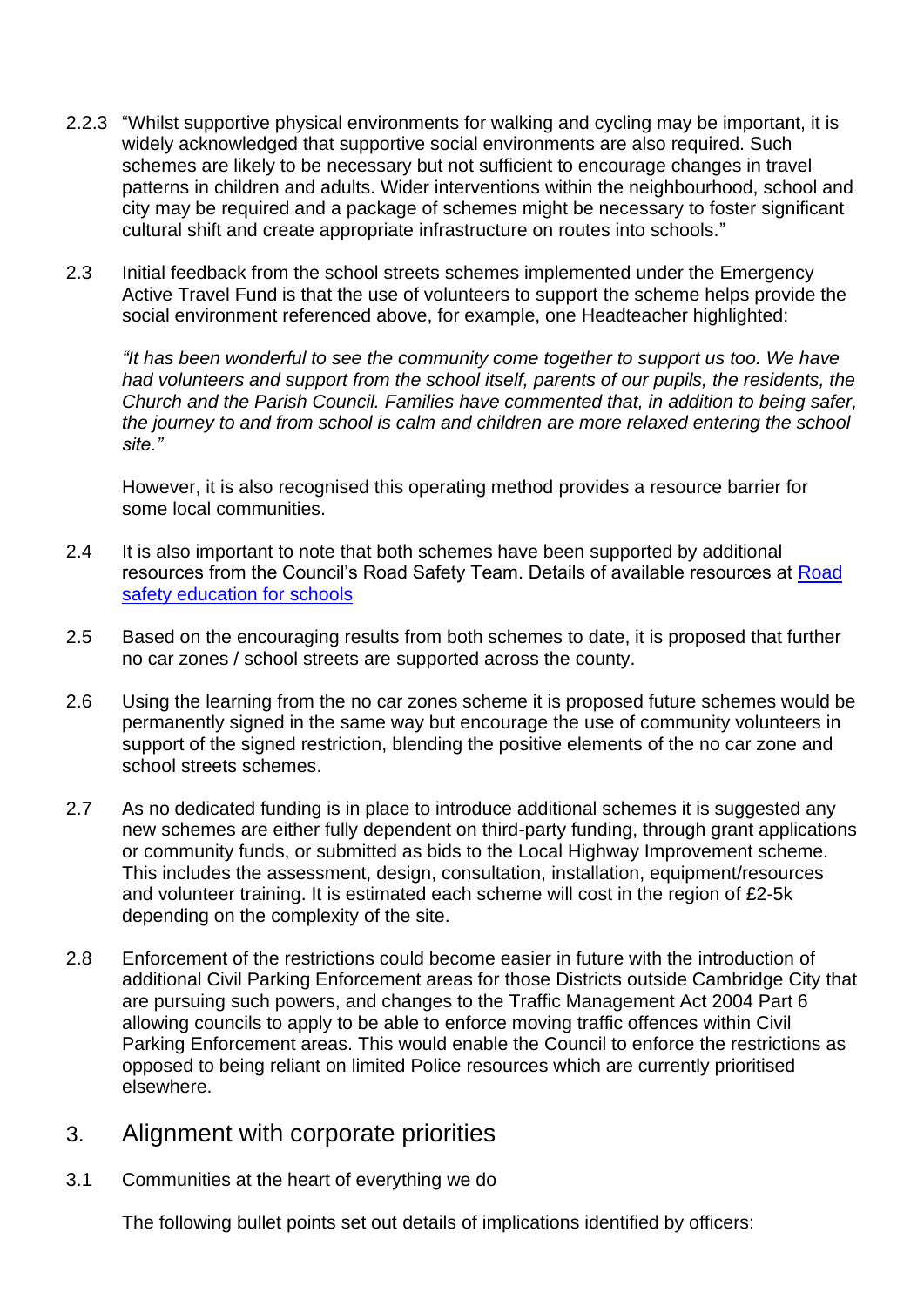- Community choice is considered important in any additional schemes. As identified in the University of Cambridge report, schemes are reliant on "supportive social environments" to be successful.
- A combination of the no car zones and school streets approach using local community volunteers is proposed to ensure the community is at the heart of any future schemes.
- 3.2 A good quality of life for everyone

The following bullet points set out details of implications identified by officers:

- A study by the environmental law organisation ClientEarth published in February 2018 revealed that 60% of parents surveyed want traffic diverted away from school gates at the beginning and end of the school day. Parents are concerned because investigations have demonstrated children are being exposed to illegal levels of damaging air pollution outside their schools, mainly from diesel vehicles.
- In addition, the majority of children and adolescents fail to meet the recommended levels of physical activity. Previous programmes delivered through schools to promote activity have showed limited to modest effectiveness and suggest that changes to the wider environment are necessary. Active school transport has been proposed as a way to increase physical activity in children and youth at the population level, with the added benefit of reducing emissions of greenhouse gases, other pollutants and congestion.
- 3.3 Helping our children learn, develop and live life to the full There are no significant implications for this priority.
- 3.4 Cambridgeshire: a well-connected, safe, clean, green environment The following bullet points set out details of implications identified by officers:
	- A study by the environmental law organisation ClientEarth published in February 2018 revealed that 60% of parents surveyed want traffic diverted away from school gates at the beginning and end of the school day. Parents are concerned because investigations have demonstrated children are being exposed to illegal levels of damaging air pollution outside their schools, mainly from diesel vehicles.
	- In addition, the majority of children and adolescents fail to meet the recommended levels of physical activity. Previous programmes delivered through schools to promote activity have showed limited to modest effectiveness and suggest that changes to the wider environment are necessary. Active school transport has been proposed as a way to increase physical activity in children and youth at the population level, with the added benefit of reducing emissions of greenhouse gases, other pollutants and congestion.
- 3.5 Protecting and caring for those who need us There are no significant implications for this priority.

# 4. Significant Implications

- 4.1 Resource Implications The report above sets out details of significant implications in 2.7.
- 4.2 Procurement/Contractual/Council Contract Procedure Rules Implications Any required procurement activity will be undertaken in compliance with the Council's Contract Procedure Rules.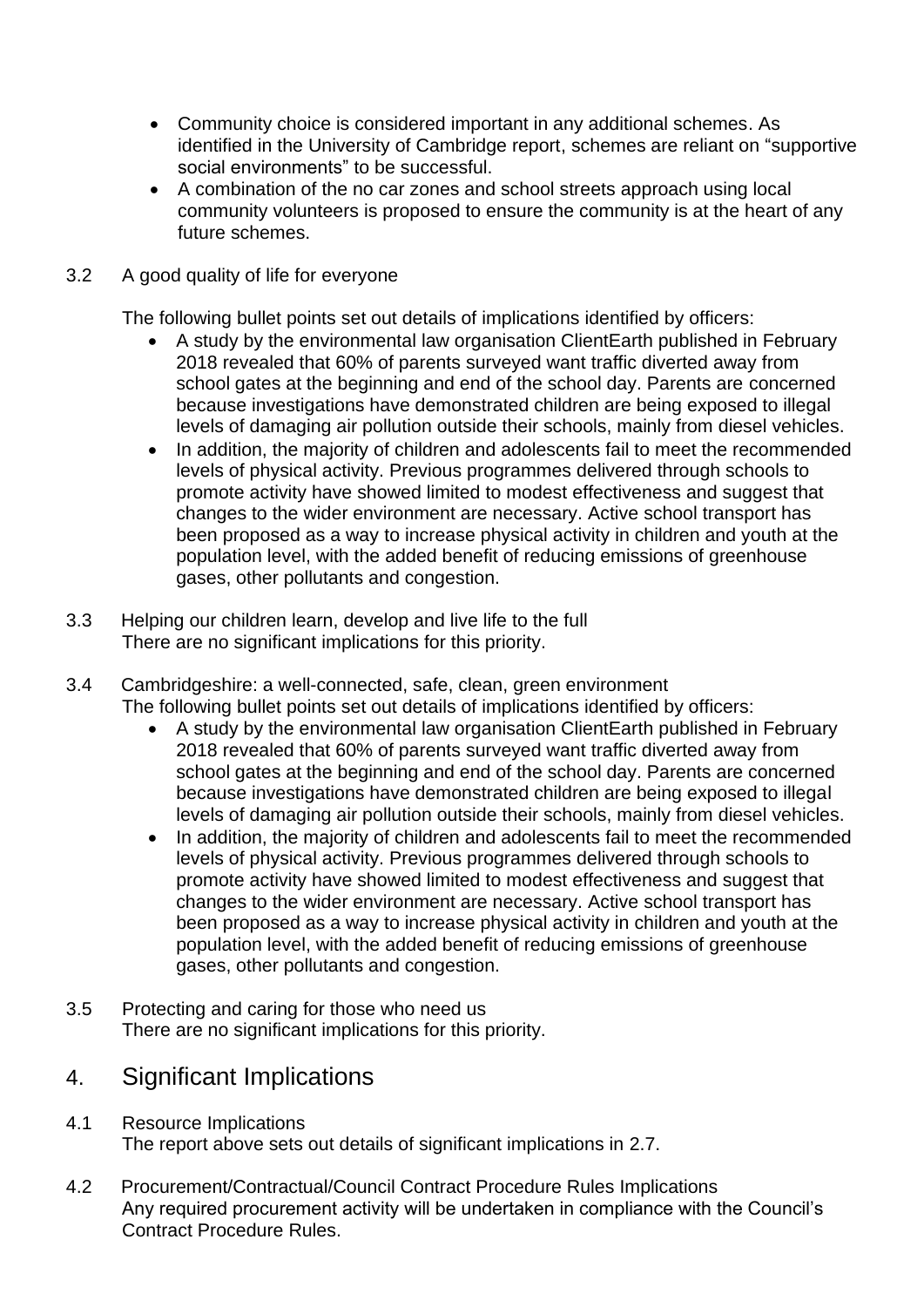- 4.3 Statutory, Legal and Risk Implications The report above sets out details of significant implications in 2.8.
- 4.4 Equality and Diversity Implications

The following bullet points set out details of significant implications identified by officers:

- The schemes will maintain access for residents and for healthcare professionals to visit properties within the closure, as well as for disabled access to the school.
- An equality impact assessment has been undertaken to update the impact assessment for the original trial with learning from the trial and the associated research. See Appendix 2.
- 4.5 Engagement and Communications Implications The following bullet points set out details of significant implications identified by officers:
	- The schemes require both informal and formal local consultation
- 4.6 Localism and Local Member Involvement
	- The following bullet points set out details of significant implications identified by officers:
		- The schemes will each require both informal and formal local consultation
		- Identification of schemes will be led by local communities
		- Scheme introduction will require third party investment as outlined in 2.7.
		- If the Local Highway Improvement scheme is utilised, these schemes are scored by local member panels

## 4.7 Public Health Implications

The following bullet points set out details of significant implications identified by officers:

- A study by the environmental law organisation ClientEarth published in February 2018 revealed that 60% of parents surveyed want traffic diverted away from school gates at the beginning and end of the school day. Parents are concerned because investigations have demonstrated children are being exposed to illegal levels of damaging air pollution outside their schools, mainly from diesel vehicles.
- In addition, the majority of children and adolescents fail to meet the recommended levels of physical activity. Previous programmes delivered through schools to promote activity have showed limited to modest effectiveness and suggest that changes to the wider environment are necessary. Active school transport has been proposed as a way to increase physical activity in children and youth at the population level, with the added benefit of reducing emissions of greenhouse gases, other pollutants and congestion.
- 4.8 Environment and Climate Change Implications on Priority Areas: not applicable as not a key decision.

Have the resource implications been cleared by Finance? Yes Name of Financial Officer: Sarah Heywood

Have the procurement/contractual/ Council Contract Procedure Rules implications been cleared by the Head of Procurement? Yes Name of Officer: Clare Ellis

Has the impact on statutory, legal and risk implications been cleared by the Council's Monitoring Officer or LGSS Law? Yes Name of Legal Officer: Fiona McMillan

Have the equality and diversity implications been cleared by your Service Contact?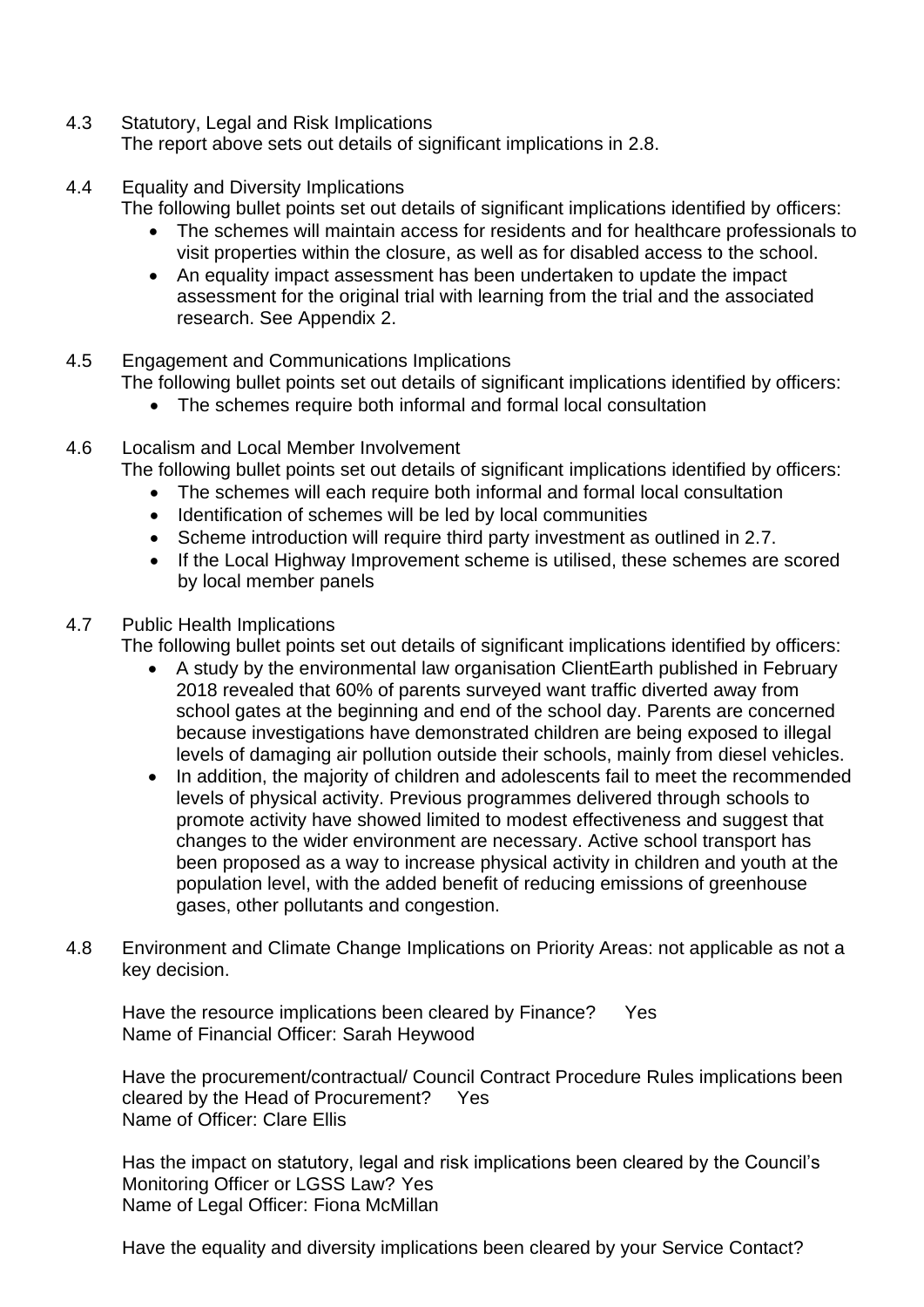Yes Name of Officer: Elsa Evans

Have any engagement and communication implications been cleared by Communications? Yes Name of Officer: Sarah Silk

Have any localism and Local Member involvement issues been cleared by your Service Contact? Yes Name of Officer: David Allatt

Have any Public Health implications been cleared by Public Health? Yes Name of Officer: Iain Green

- 5. Source documents
- 5.1 [General Purposes Committee -](https://cambridgeshire.cmis.uk.com/ccc_live/Meetings/tabid/70/ctl/ViewMeetingPublic/mid/397/Meeting/1017/Committee/2/Default.aspx) 28 January 2020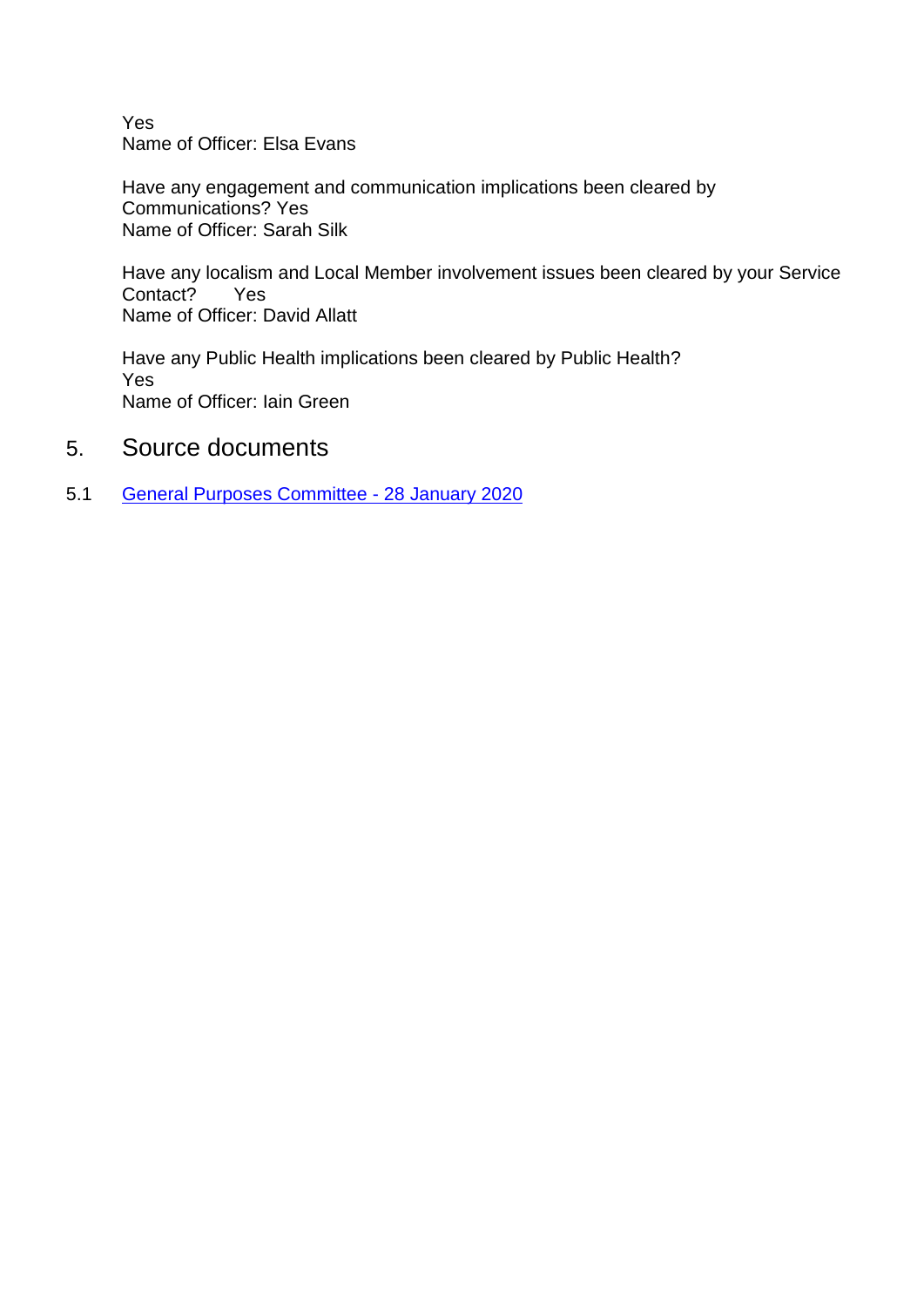# Appendix 1 – University of Cambridge Research Study Report





#### **1. Summary**

Back in January 2020, the General Purpose Committee was asked to approve the trial of no car zones outside schools in Cambridge. The trial was implemented and an accompanying research study was conducted by the MRC Epidemiology Unit at the University of Cambridge. This briefing document summarises the findings of the research study.

The schemes restricted access for motor vehicles on road sections outside two schools and were implemented in April 2021. The acceptability of the schemes were relatively high but motorist's compliance and the lack of enforcement remained a real issue and one which is likely to influence whether or not and how much it impacts on travel behaviour. We found that there were only small changes in the total number of children using active modes of travel such as walking, cycling and scooting to school, however the schemes did improve the safety for pedestrians and cyclists around schools. It is likely that schemes such as these implemented with enforcement are necessary but not sufficient to encourage changes in travel patterns in children and adults. Wider interventions within the neighbourhood, school and city may be required, for example a package of schemes might be necessary to foster significant cultural shift and appropriate infrastructure on routes to schools may need to be constructed.

#### **2. Research questions posed by the research study**

- 2.1 The study set out to assess the acceptability and implementation of the trial and the feasibility of studying the impacts of schemes in a larger research study outside other schools. The specific research questions addressed were:
	- (i) How was the scheme implemented and what would be the challenges of a wider roll-out?
	- (ii) What is the acceptability of the scheme to a range of stakeholders?
	- (iii) What is the potential effectiveness of the scheme on children's active travel to/from school?
	- (iv) What are the main pathways by which levels of active travel may change? Are there any unintended consequences of the scheme?
	- (v) How useful could data routinely collected by local authorities be to any larger research study aiming to assess the health impacts of such schemes?

#### **3. Principle findings**

#### **3.1 How was the scheme implemented and what would the challenges of a wider roll-out be?**

- 3.1.1 The scheme was implemented through the Experimental Traffic Regulation Order (ETRO) as described in the original proposal which mandated the creation of a pedestrian and cycle zone outside schools.
- 3.1.2 Two schools were selected: St Matthew's Primary School and St Bede's Inter-Church School. Schools were selected based on a shortlist using criteria including risk assessment and school and community buy in. At St Bede's, the scheme affected a 450m section of Birdwood Road, and St Thomas Road between 08:00- 09:00 and 15:00-16:00. At St Mathews, this affected a 130m section of Norfolk Street during the times of 08:30-09:30 and 14:45-15:30. Due to the COVID-19 pandemic these schemes were delayed but finally implemented on 12<sup>th</sup> April 2021 and will be active for 18 months.
- 3.1.2 New signs were erected and road markings were painted on the roads to inform drivers of the road closures. There were no other enforcements implemented.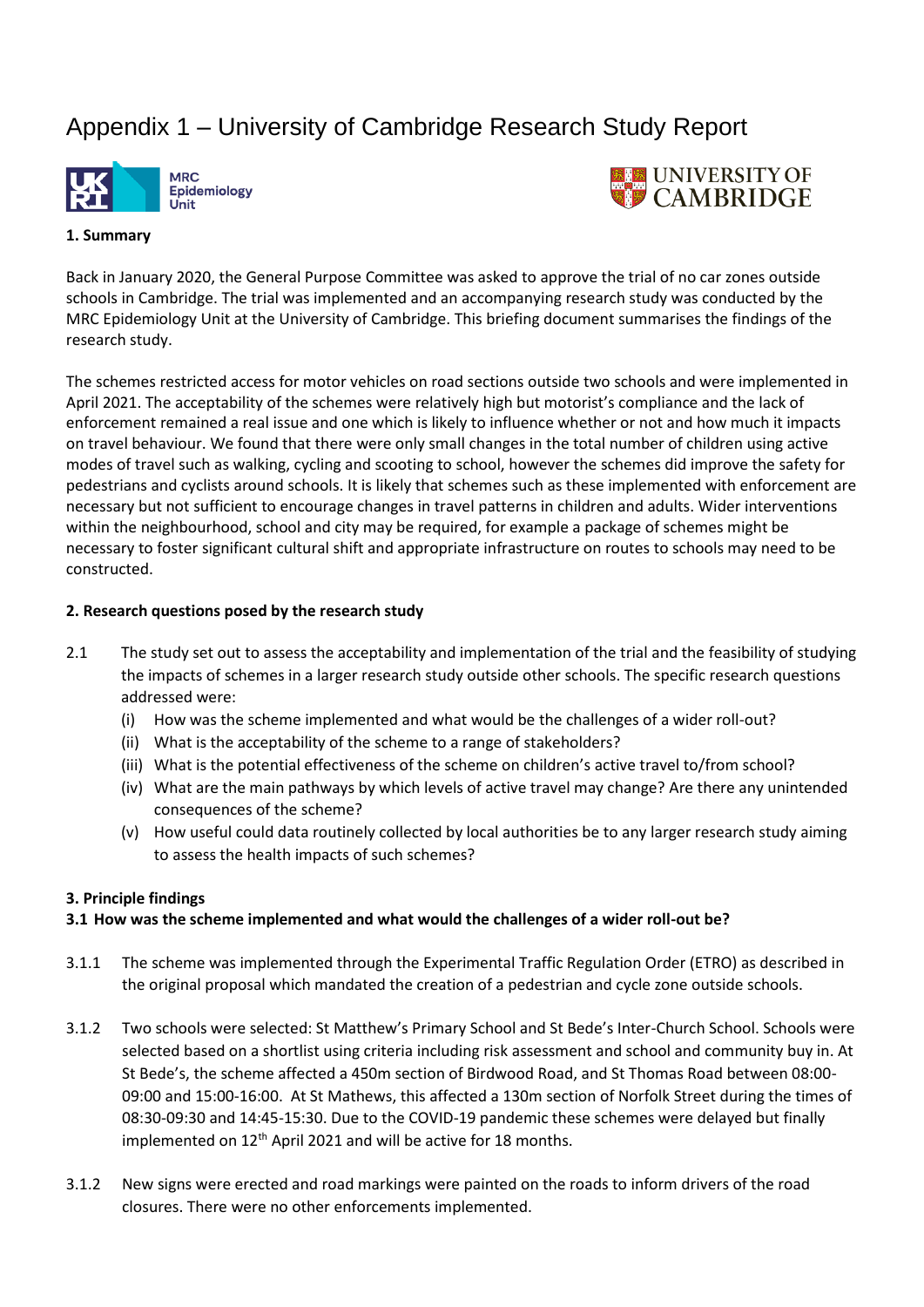- 3.1.3 Both schools received sustainable travel materials and support from Cambridgeshire County Council's road safety team including materials from Modeshift STARs<sup>1</sup>. St Matthews were also running another scheme (School Streets) on Broad Street concurrently, but we have not reported on that here.
- 3.1.4 Based on interviews with councillors, Council officers, residents and businesses we identified three main factors that could affect the effectiveness of wider roll out to other schools:
	- *Practicalities of implementation* including administrative and procedural challenges, including sign off, procurement and funding
	- *Effective methods for communication* including strong marketing, clear headlines of the scheme including exemptions and enforcements, and ensuring that all groups within the community are communicated to at the same time
	- *Conducive and supportive context* for action and change including school and parental support and engagement as well as political willingness and support from local leaders

#### **3.2 What is the acceptability of the scheme to a range of stakeholders?**

- 3.2.1 We had over 450 responses to our online survey from parents, residents, school staff and businesses and they indicated high acceptability of the scheme (74% reporting it was acceptable). Views were mixed between the stakeholder groups; parents had the highest levels of acceptance (77%) and school staff the lowest at 53%.
- 3.1.2 The main concerns that affected acceptability were primarily around a lack of enforcement.
	- Our audits and reports from interviews suggested that initially compliance was high until *"one or two cars by error come through"*. Interview participants went on to highlight how *"once some people realise, they can do it and get away with it they tell their friends",* and there were individuals who use the road as *"there is almost no traffic".* This created safety issues as speeds along these sections were often higher than posted limits.
	- There were also concerns about terminology as exemplified by one parent "*What does that mean. 'except for access'. If you want to drop your children off at school, are you still allowed to do that?"*
	- Physical 'forewarning' signs placed in advance of the scheme were suggested which might help drivers be aware of the scheme, plan their route and make diversions.

#### **3.3 What could be the potential effectiveness of the scheme on children's active travel to/from school?**

- 3.3.1 Overall there were small changes in children's travel modes to/from school based on parental reports.
	- At St Bede's, there were no parent-reported changes in children's travel modes. Before the scheme, 59% of parents from St Bede's reported that their child actively travelled to and from school and this remained constant.
	- At St Matthew's, the majority of parents (93%) reported that their child used active modes of travel to and from school before the scheme, which increased by 2% after implementation.
- 3.3.2 In line with the findings from parental reports, data from the hands up survey of children in schools indicated small changes in children's travel modes to/from school after the scheme was implemented.
	- Levels of walking and cycling increased by 2% (from 57% to 59%) at St Bede's. Cycling was the most common travel mode used before the scheme (43%) which increased by 4% after the scheme was implemented.
	- Levels of walking and cycling increased by 3% (from 86% to 89%) at St Matthew's. Walking was the most popular travel mode used before the scheme was implemented (52%) which increased by 2% after implementation. Cycling remained constant at both times at 29%.

<sup>&</sup>lt;sup>1</sup> Modeshift STARS - [Travel Plan in Education, Business & Communities](https://www.modeshiftstars.org/) www.modeshiftstars.org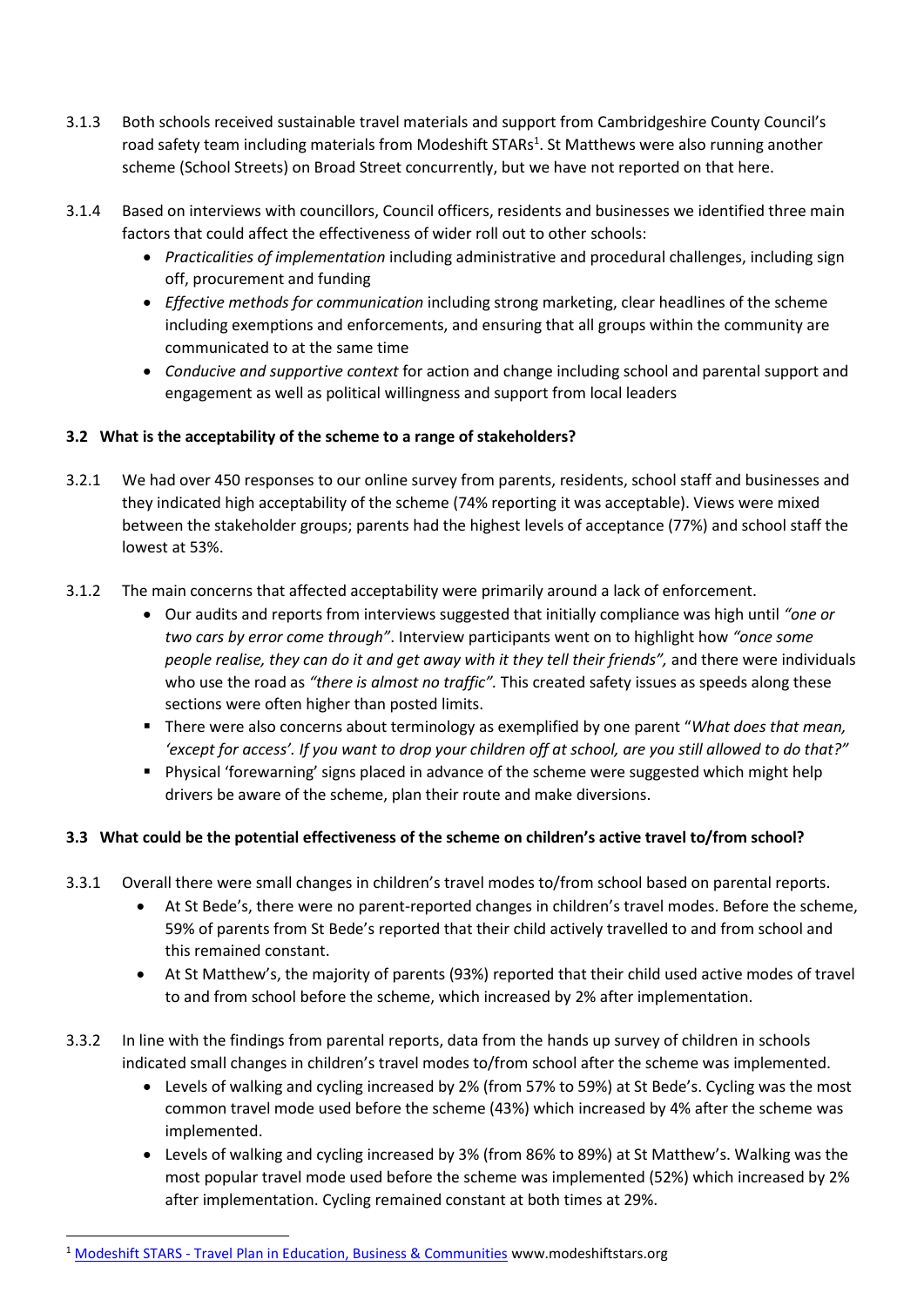#### **3.4 What are the main pathways by which levels of active travel may change**? **Are there any unintended consequences?**

- 3.4.1 The main ways in which the scheme may act to change levels of walking and cycling to school were through improvements in safety conditions and a chance to reconsider habits.
- 3.4.2 We found some evidence that the scheme lead to reductions in dangers from traffic from our audits and observations. Audits during the school run period before and after the scheme indicated that conditions had improved outside both schools, with better visibility, fewer near misses, fewer vehicles turning in the road and fewer instances of illegal parking.
- 3.4.3 In the online survey, 43% of respondents reported that safety for walking had improved, 48% that safety for cycling had improved and 46% that safety for crossing the road had improved. 31% of respondents perceived an improvement in vehicles illegally parking during pick up and drop off.
- 3.4.4 One main unintended consequence was mentioned by interview participants. Interviews and observations confirmed a small minority of drivers flaunting the rules, as one interviewee said "*ironically a scheme which is designed to increase safety may inadvertently have made it worse".* This was especially apparent for Birdwood Road (St Bede's) where there is a long road leading up to it.
- 3.4.5 No consequences were reported by business owners on the day-to-day running or footfall.

#### **3.5 How useful could data routinely collected by local authorities be to any evaluation?**

- 3.5.1 Data on traffic volume were collected by Cambridgeshire County Council for between 9 and 13 days at three separate time points: one before implementation (October 2020), and two after implementation (April 2021 and May 2021) at both schools. More monitoring would have been desirable but not possible here because monitors were required in other locations and COVID-19 restrictions prevented some travel. Even if we had analysed this data we would not be able to say if any of the differences observed were due to changes in traffic attributable to the schemes, COVID-19 restrictions or seasonal differences. Continuous time series data summarised at weekly level for at least a year would allow us to understand the overall aggregate impacts on traffic accounting for any seasonal differences and would be recommended for future studies.
- 3.5.2 Air quality data were collected continuously between October 2020 and September 2021 using diffusion tubes and AQ Mesh sensors provided by Cambridge City Council. This data would prove very useful for a longer-term study, especially because there is other diffusion tube data collected from a variety of other proximate sensors which provide historical backdrop and concurrent measures in the absence of road closures. The continuous monitoring period with a greater number of data points provide fine grained temporal data over a long range and would be very useful for more detailed studies evaluating the health impacts of such schemes.

#### **4.0 Policy implications**

- 4.1 Results from this feasibility study are encouraging and suggest that it is feasible for these schemes to affect safety outside of schools and levels of walking, cycling and scooting to school.
- 4.2 Enforcement, practicalities of implementation and effective methods for communication are significant issues, which are likely to affect both acceptability and effectiveness.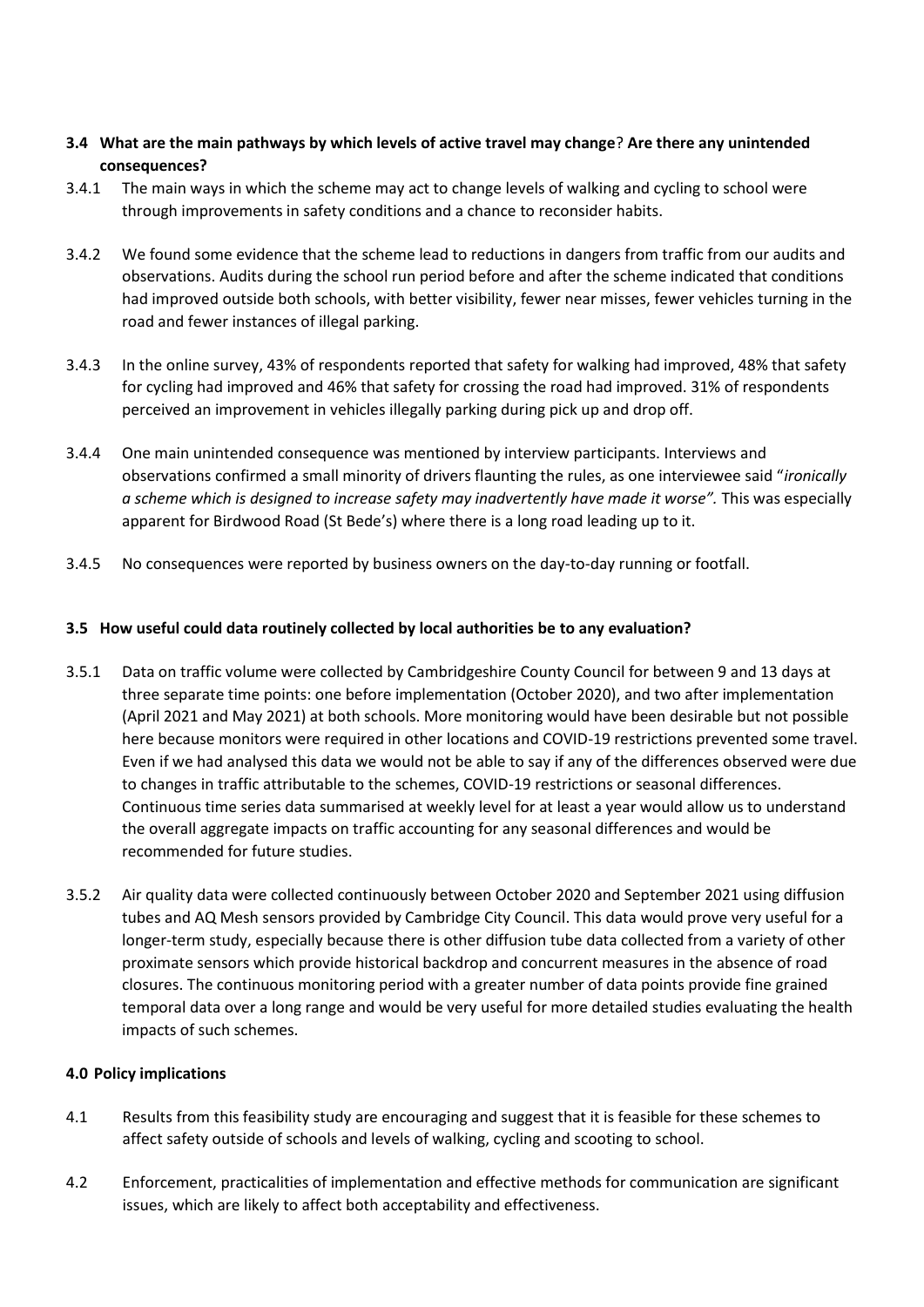4.3 Whilst supportive physical environments for walking and cycling may be important, it is widely acknowledged that supportive social environments are also required. Such schemes are likely to be necessary but not sufficient to encourage changes in travel patterns in children and adults. Wider interventions within the neighbourhood, school and city may be required and a package of schemes might be necessary to foster significant cultural shift and create appropriate infrastructure on routes into schools.

#### **5.0 Methods of the research study**

- 5.1 Data for analyses consisted of new data collected specifically for this project as well as other data from Cambridge County and City Council. New data were collected using a range of methods to ensure strengths and limitations of specific methods were outweighed by others and to give a broad picture. These included:
	- Online survey responses from 455 participants which included parents, staff, residents and business owners available between May 2021 and July 2021
	- 13 interviews with a sample of parents, senior school staff, residents and business owners, primarily sampling from those who completed online surveys (April 2021 to July 2021)
	- Hands up surveys with school pupils in attendance at two schools before (April 2021) and after (June 2021) scheme was implemented
	- Observations and audits outside schools by researchers to assess environmental conditions and potential impacts on several days and at different times before (December, Jan and Feb) and after (April and May) the implementation of the scheme
- 5.2 Recruitment for the study was through flyers delivered to local residents on affected or boundary streets, media coverage on BBC Radio Cambridgeshire and Cambridge News as well as school newsletters and noticeboards.
- 5.3 Other data made available for analysis by Cambridge City and Cambridgeshire County Councils included data on air quality & traffic volumes in two areas outside of the schools as well as other data monitoring points in the city to understand background trends. This data is also publicly available through Cambridgeshire Insights.<sup>2</sup>

<sup>2</sup> https://data.cambridgeshireinsight.org.uk/dataset/cambridge-schools-no-car-zone-feasibility-study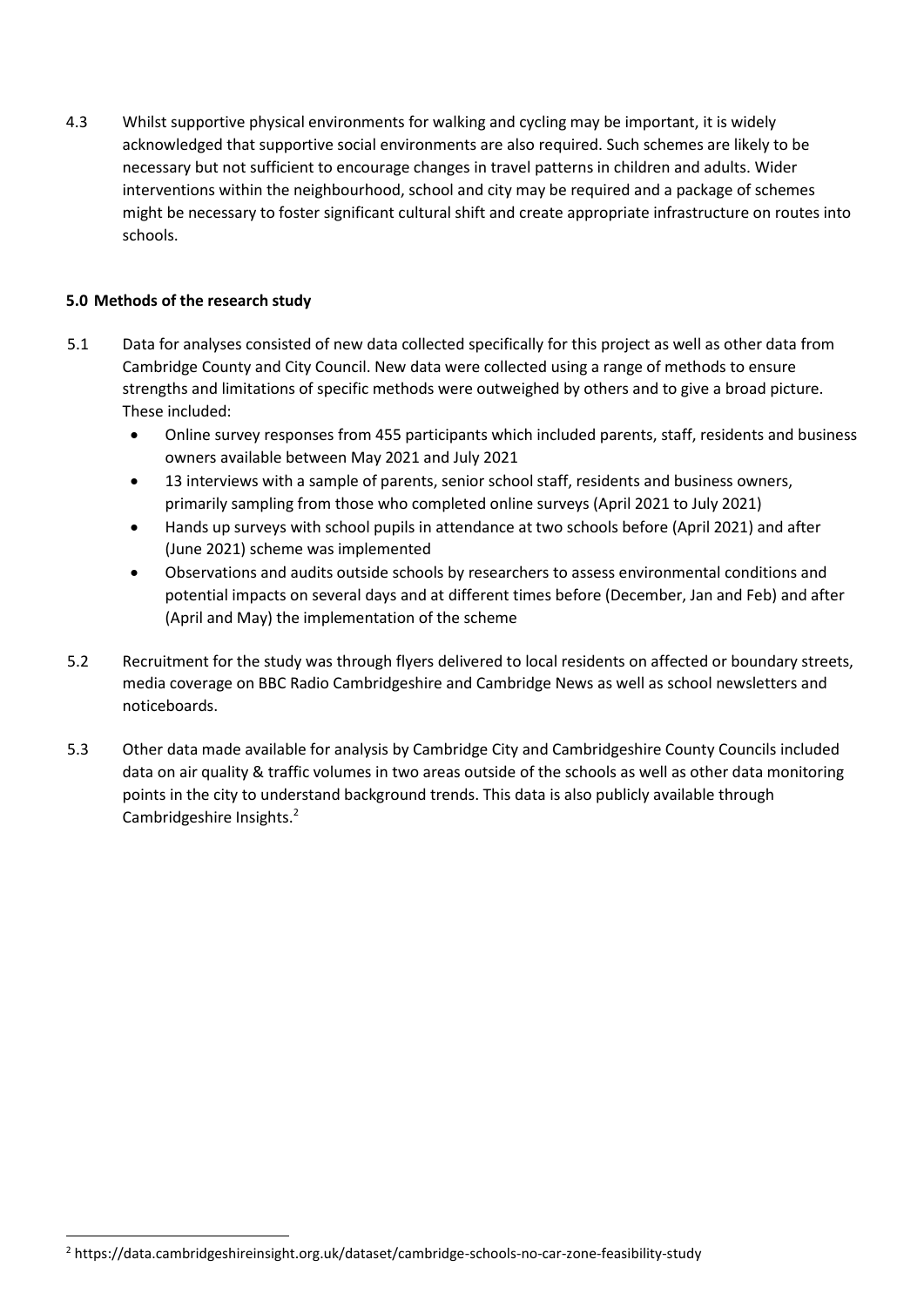# Appendix 2 – Equality Impact Assessment



*This EIA form will assist you to ensure we meet our duties under the Equality Act 2010 to take account of the needs and impacts of the proposal or function in relation to people with protected characteristics. Please note, this is an ongoing duty. This means you must keep this EIA under review and update it as necessary to ensure its continued effectiveness.*

## **Section 1: Proposal details**

| <b>Directorate / Service Area:</b>                                  |  | Person undertaking the assessment: |                                   |  |
|---------------------------------------------------------------------|--|------------------------------------|-----------------------------------|--|
| <b>Transport Strategy &amp; Network</b><br>Management - Road Safety |  | Name:                              | Lyn Hesse                         |  |
| Proposal being assessed:                                            |  | <b>Job Title:</b>                  | <b>Senior Road Safety Officer</b> |  |
| No Car Zones / School Streets                                       |  | <b>Contact</b><br>details:         | Lyn.hesse@cambridgeshire.gov.uk   |  |
| <b>Business Plan</b>                                                |  | <b>Date</b>                        | 03/03/2022                        |  |
| <b>Proposal</b>                                                     |  | commenced:                         |                                   |  |
| Number:                                                             |  | Date                               | 03/03/2022                        |  |
| (if relevant)                                                       |  | completed:                         |                                   |  |
| la ann an an chaid an choicheadh an choicheadh an t-                |  |                                    |                                   |  |

### **Key service delivery objectives:**

*Include a brief summary of the current service or arrangements in this area to meet these objectives, to allow reviewers to understand context.*

**The Council's Road Safety Team offers a programme of resources to support safe and sustainable travel to school, in particular focusing on overcoming safety barriers to active travel.**

**As part of this programme, trials have been undertaken of both 'no car zones' and 'school streets' schemes to restrict traffic outside schools at start and finish times, creating more space for those walking and cycling and a safer environment for these active modes.** 

**'No car zones' are where signage is installed only, relying on individual compliance with the signed restrictions during their times of operation.**

**'School streets' involve volunteers putting out signage and barriers as part of the restriction.**

**Both schemes are supported by Traffic Regulation Orders (TROs) with the trials being undertaken through either temporary or experimental TROs.**

**Key service outcomes:**

*Describe the outcomes the service is working to achieve*

**The service aims to achieve an increase in travel to school by active travel modes and a reduction in travel to school by car. This supports wider Council objectives around physical activity, climate change and air quality.**

**The service also aims to reduce the number of people killed or seriously injured on the county's road network.**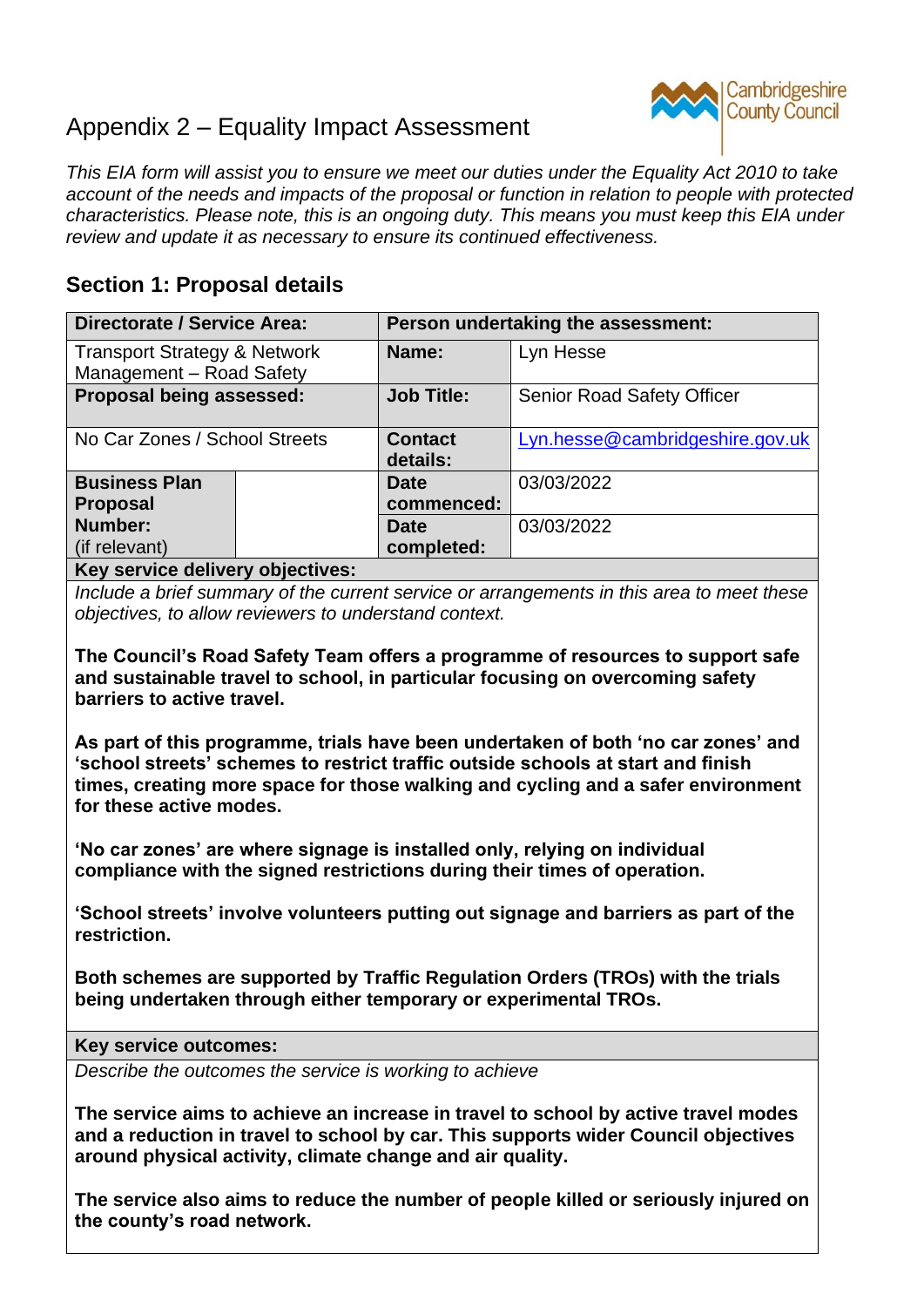**The service has also embraced the Think Communities approach and is providing communities with the tools and support to tackle local issues themselves.**

**What is the proposal?**

*Describe what is changing and why*

**Following a successful trial of No Car Zones and School Streets proposals are being put forward to enable wider use of the schemes where the school and community want them.**

**What information did you use to assess who would be affected by this proposal?**

*For example, statistics, consultation documents, studies, research, customer feedback, briefings, comparative policies etc.*

**Research undertaken by University of Cambridge alongside the 'No car zones' trial, including consultation with schools, parents, residents and local businesses.** 

**Feedback and observations from school streets schemes implemented using the Emergency Active Travel Fund from the Department for Transport (DfT).**

**Reports and feedback from similar schemes nationally e.g. Birmingham, Hackney, Solihull.**

**Are there any gaps in the information you used to assess who would be affected by this proposal?** 

*If yes, what steps did you take to resolve them?*

**The evidence is from a small number of schemes so may not be representative of all schools or local communities. This is why local consultation and community support in proposing potential scheme sites is important for any new schemes to be taken forward, in addition to full assessments from Council officers to consider potential unintended consequences at each individual location.**

### **Who will be affected by this proposal?**

*A proposal may affect everyone in the local authority area / working for the local authority or alternatively it might affect specific groups or communities. Describe:*

- *If the proposal covers all staff/the county, or specific teams/geographical areas;*
- *Which particular employee groups / service user groups would be affected;*
- *If minority/disadvantaged groups would be over/under-represented in affected groups.*

*Consider the following:*

- *What is the significance of the impact on affected persons?*
- *Does the proposal relate to services that have been identified as being important to people with particular protected characteristics / who are rurally isolated or experiencing poverty?*
- *Does the proposal relate to an area with known inequalities?*
- *Does the proposal relate to the equality objectives set by the Council's Single Equality Strategy?*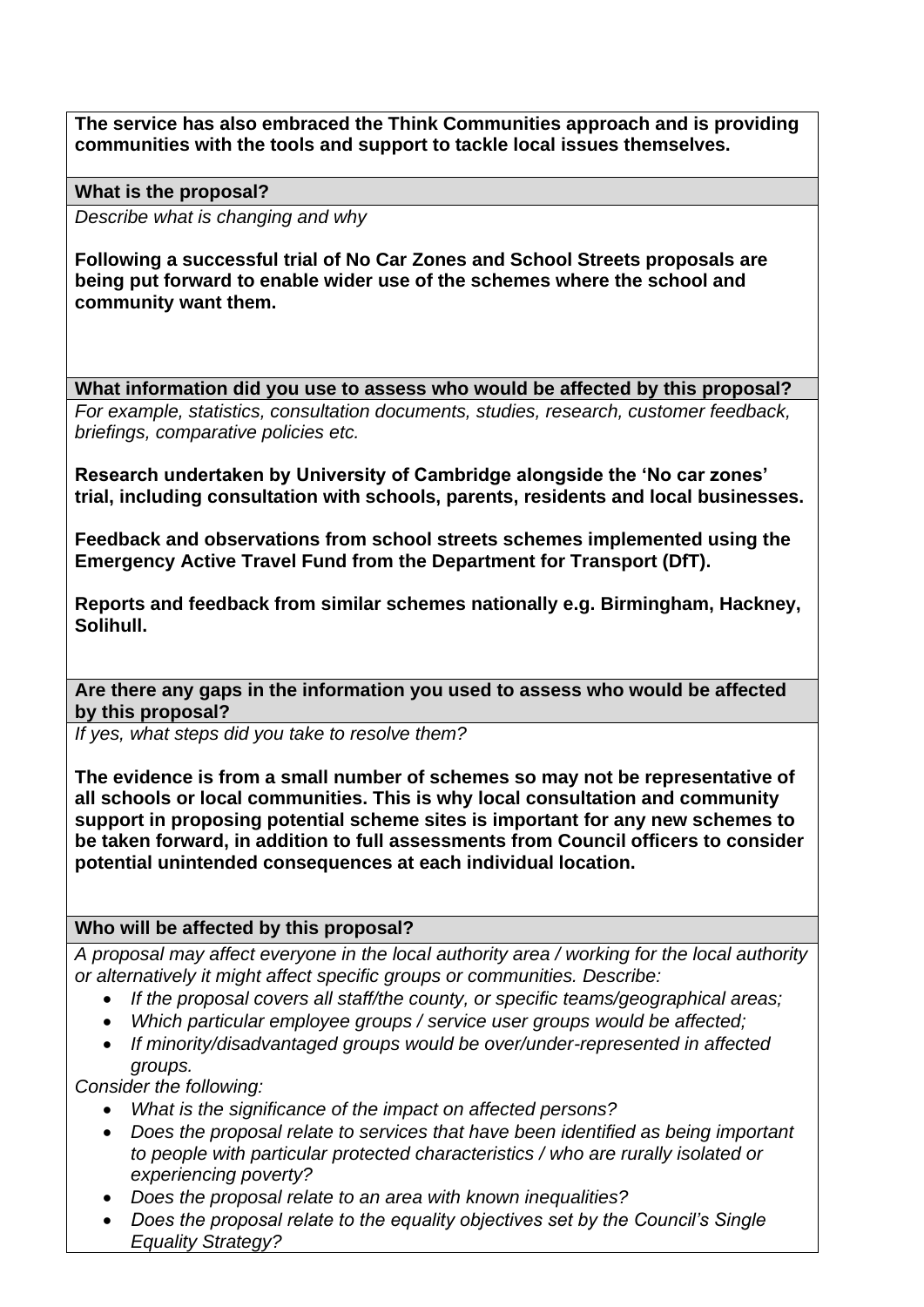**The proposal would be to make the scheme available countywide but locations would require assessment as to their suitability for this type of scheme in relation to unintended consequences and risks associated with specific road layouts or traffic behaviours.**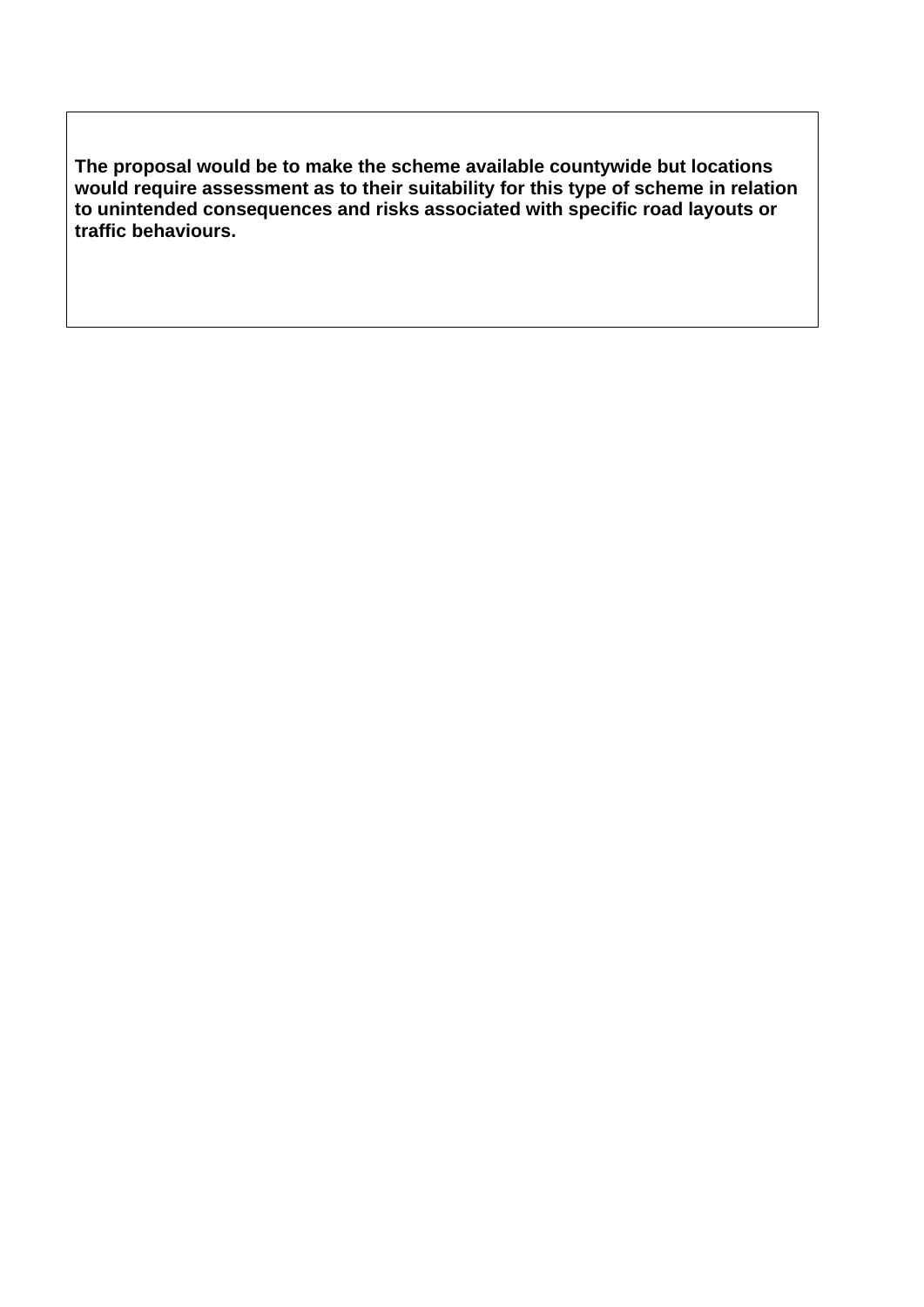## **Section 2: Scope of Equality Impact Assessment**

|         | <b>Scope of Equality Impact Assessment</b>                                   |   |         |                    |             |  |
|---------|------------------------------------------------------------------------------|---|---------|--------------------|-------------|--|
|         | Check the boxes to show which group(s) is/are considered in this assessment. |   |         |                    |             |  |
|         | Note: $* =$ protected characteristic under the Equality Act 2010.            |   |         |                    |             |  |
|         | Age                                                                          | ⋉ |         | <b>Disability</b>  | $\boxtimes$ |  |
|         |                                                                              |   |         |                    |             |  |
| $\star$ | Gender reassignment                                                          |   | ¥       | Marriage and civil |             |  |
|         |                                                                              |   |         | partnership        |             |  |
| $\star$ | Pregnancy and                                                                |   | $\star$ | Race               |             |  |
|         | maternity                                                                    |   |         |                    |             |  |
| $\star$ | Religion or belief                                                           |   | $\star$ | <b>Sex</b>         |             |  |
|         | (including no belief)                                                        |   |         |                    |             |  |
| $\star$ | Sexual orientation                                                           |   |         |                    |             |  |
|         |                                                                              |   |         |                    |             |  |
|         | <b>Rural isolation</b>                                                       | ⊠ |         | Poverty            | $\boxtimes$ |  |
|         |                                                                              |   |         |                    |             |  |

## **Section 3: Equality Impact Assessment**

### *The Equality Act requires us to meet the following duties:*

*Duty of all employers and service providers:* 

- *Not to directly discriminate and/or indirectly discriminate against people with protected characteristics.*
- *Not to carry out / allow other specified kinds of discrimination against these groups, including discrimination by association and failing to make reasonable adjustments for disabled people.*
- *Not to allow/support the harassment and/or victimization of people with protected characteristics.*

*Duty of public sector organisations:* 

- *To advance equality of opportunity and foster good relations between people with protected characteristics and others.*
- *To eliminate discrimination*

*For full details see the [Equality Act 2010.](https://www.legislation.gov.uk/ukpga/2010/15/contents)*

*We will also work to reduce poverty via procurement choices.*

### **Research, data and/or statistical evidence**

*List evidence sources, research, statistics etc., used. State when this was gathered / dates from. State which potentially affected groups were considered. Append data, evidence or equivalent.*

Data for analyses consisted of new data collected specifically for this project as well as other data from the County and City Councils. New data were collected using a range of methods to ensure strengths and limitations of specific methods were outweighed by others and to give a broad picture. These included:

- Online survey responses from 455 participants which included parents, staff, residents and business owners available between May 2021 and July 2021
- 13 interviews with a sample of parents, senior school staff, residents and business owners, primarily sampling from those who completed online surveys (April 2021 to July 2021)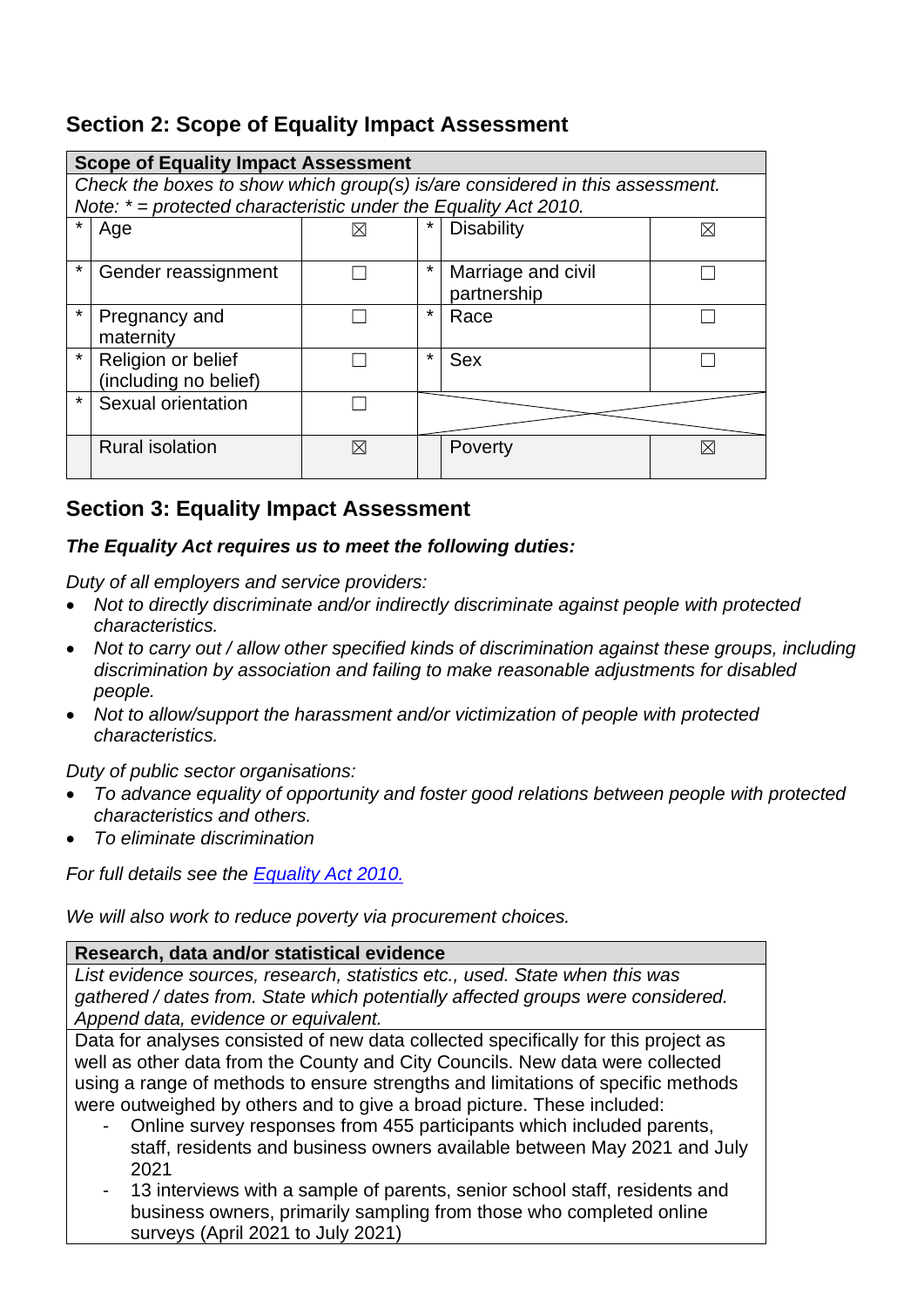- Hands up surveys with school pupils in attendance at two schools before (April 2021) and after (June 2021) scheme was implemented
- Observations and audits outside schools by researchers to assess environmental conditions and potential impacts on several days and at different times before (December, Jan and Feb) and after (April and May) the implementation of the scheme

#### **Consultation evidence**

*State who was consulted and when (e.g. internal/external people and whether they included members of the affected groups). State which potentially affected groups were considered. Append consultation questions and responses or equivalent.*

Consultation through Traffic Regulation Order process in the trial.

### **Based on consultation evidence or similar, what positive impacts are anticipated from this proposal?**

*This includes impacts retained from any previous arrangements. Use the evidence you described above to support your answer.*

From the research undertaken the following benefits for specific groups were identified:

- Active travel (walking/cycling) increased slightly at both trial schools showing a small health benefit to those children and their parents
- The safety of the area outside the schools improved, reducing the risk of injury to children, parents and other road users at these times

**Based on consultation evidence or similar, what negative impacts are anticipated from this proposal?**

*This includes impacts retained from any previous arrangements. Use the evidence you described above to support your answer.*

From the research undertaken the following negative outcomes were identified:

Where non-compliant driver behaviour occurred this was observed at higher speed, increasing risk of injury to children, parents and other road users if this was the case.

It is also known negative perceptions exist around access to the area for residents, people with disabilities, or for carers and the potential increase in journey times for people needing to use cars/taxis to travel to or around the affected area. Evidence to support or reject these potential impacts was not available from the trial data as traffic patterns changed during the trial due to the pandemic, therefore they are included as potentially negative for transparency.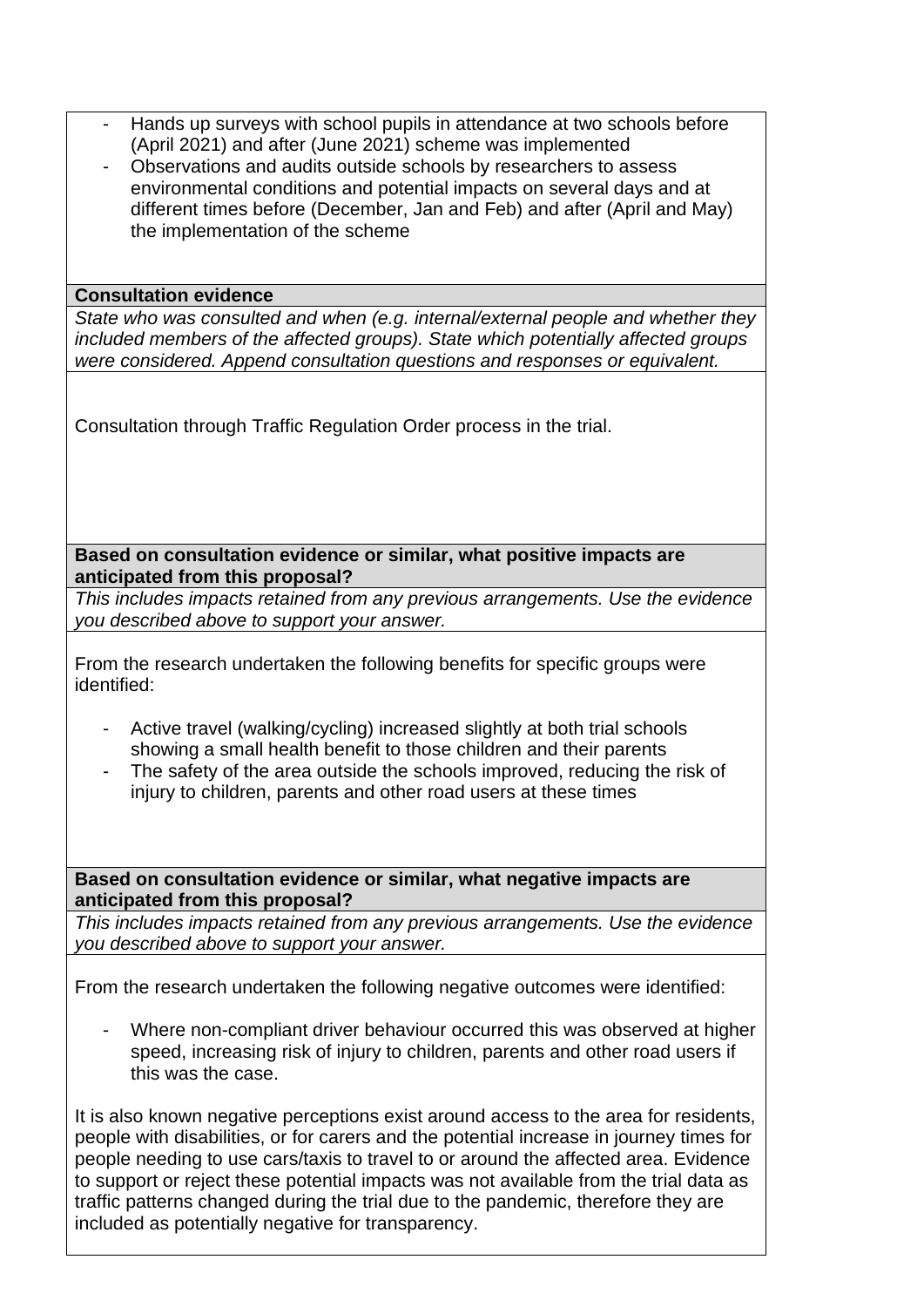### **How will the process of change be managed?**

*Poorly managed change processes can cause stress / distress, even when the outcome is expected to be an improvement. How will you involve people with protected characteristics / at risk of poverty/isolation in the change process to ensure distress / stress is kept to a minimum? This is particularly important where they may need different or extra support, accessible information etc.*

All new schemes will require local support to be put forward and therefore have an element of community support at the outset.

All schemes will require access to properties within the restriction to be maintained for residents, although they will be encouraged to avoid school times if possible. Access to the schools and any affected businesses will be maintained for disabled badge holders.

Risk assessments will be undertaken by Council officers to ensure locations are suitable before they are approved for implementation.

All schemes will require local consultation related to the TRO.

**How will the impacts during the change process be monitored and improvements made (where required)?**

*How will you confirm that the process of change is not leading to excessive stress/distress to people with protected characteristics / at risk of isolation/poverty, compared to other people impacted by the change? What will you do if it is discovered such groups are being less well supported than others?*

It has been identified in the trials that the schemes work best when they have community ownership, with volunteers operating the schemes allowing them to engage with those who require assistance/access while maintaining safety.

Monitoring and feedback will be based on any potential site-specific risks identified, such as long alternative routes, as well as results of the consultation at the scheme implementation stage.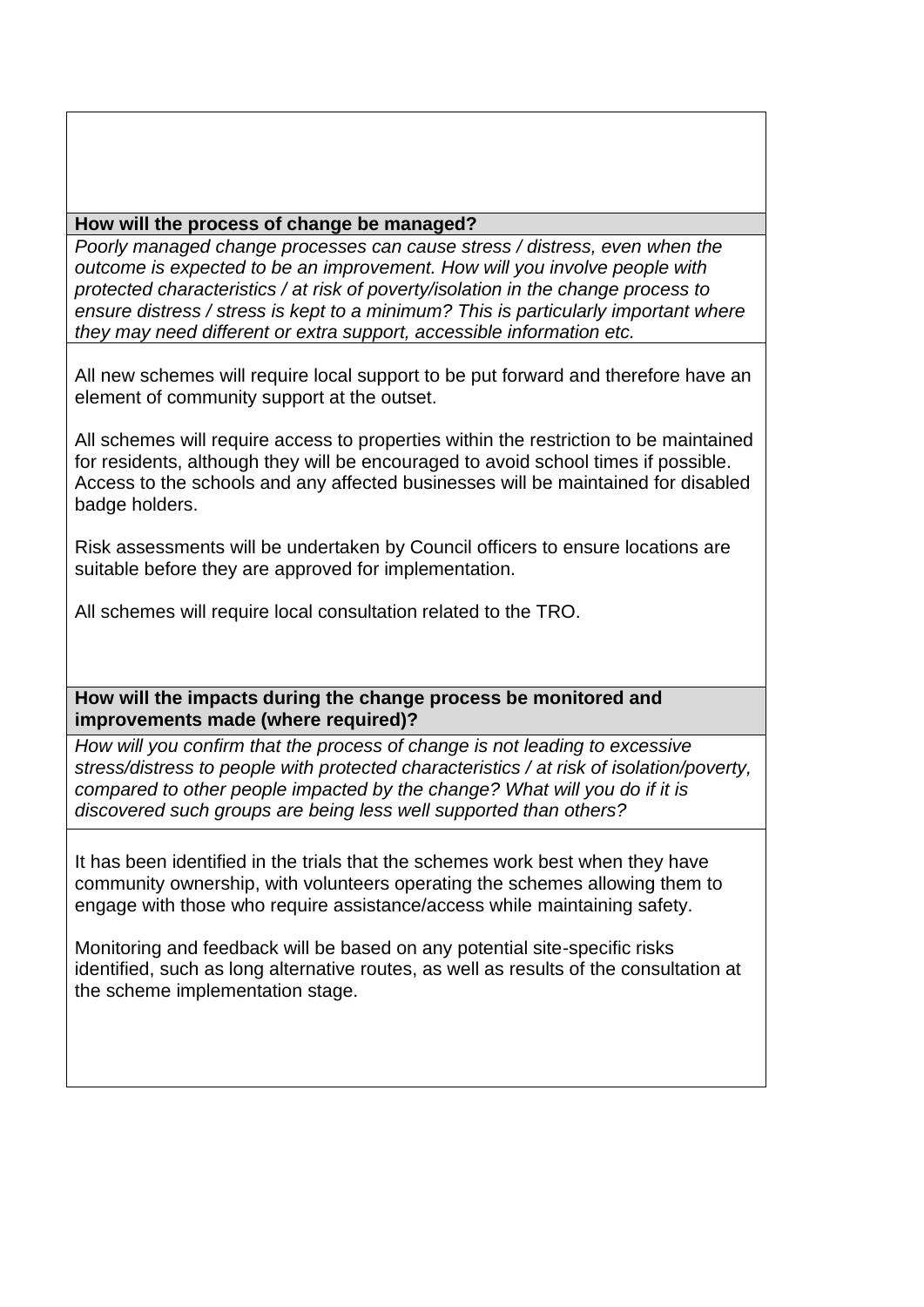# **Section 4: Equality Impact Assessment - Action plan**



*See notes at the end of this form for advice on completing this table.* 

| <b>Details of</b><br>disproportionate negative<br>impact<br>(e.g. worse treatment /<br>outcomes)                                          | Group(s)<br>affected               | <b>Severity</b><br><b>of</b><br>impact<br>(L/M/H) | Action to mitigate impact with<br>reasons / evidence to support this or<br>Justification for retaining negative<br>impact                                                                                                                                                                                                                                                                                                                                                                    | Who by                                                        | When by        | <b>Date</b><br>complete<br>d |
|-------------------------------------------------------------------------------------------------------------------------------------------|------------------------------------|---------------------------------------------------|----------------------------------------------------------------------------------------------------------------------------------------------------------------------------------------------------------------------------------------------------------------------------------------------------------------------------------------------------------------------------------------------------------------------------------------------------------------------------------------------|---------------------------------------------------------------|----------------|------------------------------|
| Reduced safety from non-<br>compliant road users                                                                                          | Children<br>(and their<br>parents) | M                                                 | Volunteer-operated schemes use<br>barriers and escort any vehicles<br>requiring access reducing likelihood of<br>non-compliance - these will be<br>encouraged as the best-practice model.<br>Enforcement likely to be infrequent<br>based on threat, risk and harm<br>assessment against other enforcement<br>priorities but could be enhanced through<br><b>Civil Enforcement in Civil Parking</b><br><b>Enforcement areas if Traffic</b><br>Management Act part 6 powers are<br>requested. | Road<br>Safety<br>Team                                        | ongoing        | In.<br>proposal              |
| Potential increased journey<br>times for vehicle users<br>needing to travel through<br>the area $-$ and potential<br>impact on taxi fares | Poverty<br>&<br>disabled           |                                                   | In most cases this is expected to be<br>minimal as school locations will mainly<br>be away from main through routes and<br>those on main roads are unlikely to be<br>in scope $-$ if a through route location is<br>proposed the consultation will need to<br>engage these users to understand any<br>potential need for mitigation                                                                                                                                                          | Road<br>Safety<br>Team /<br>Policy and<br>Regulatio<br>n Team | As<br>required |                              |